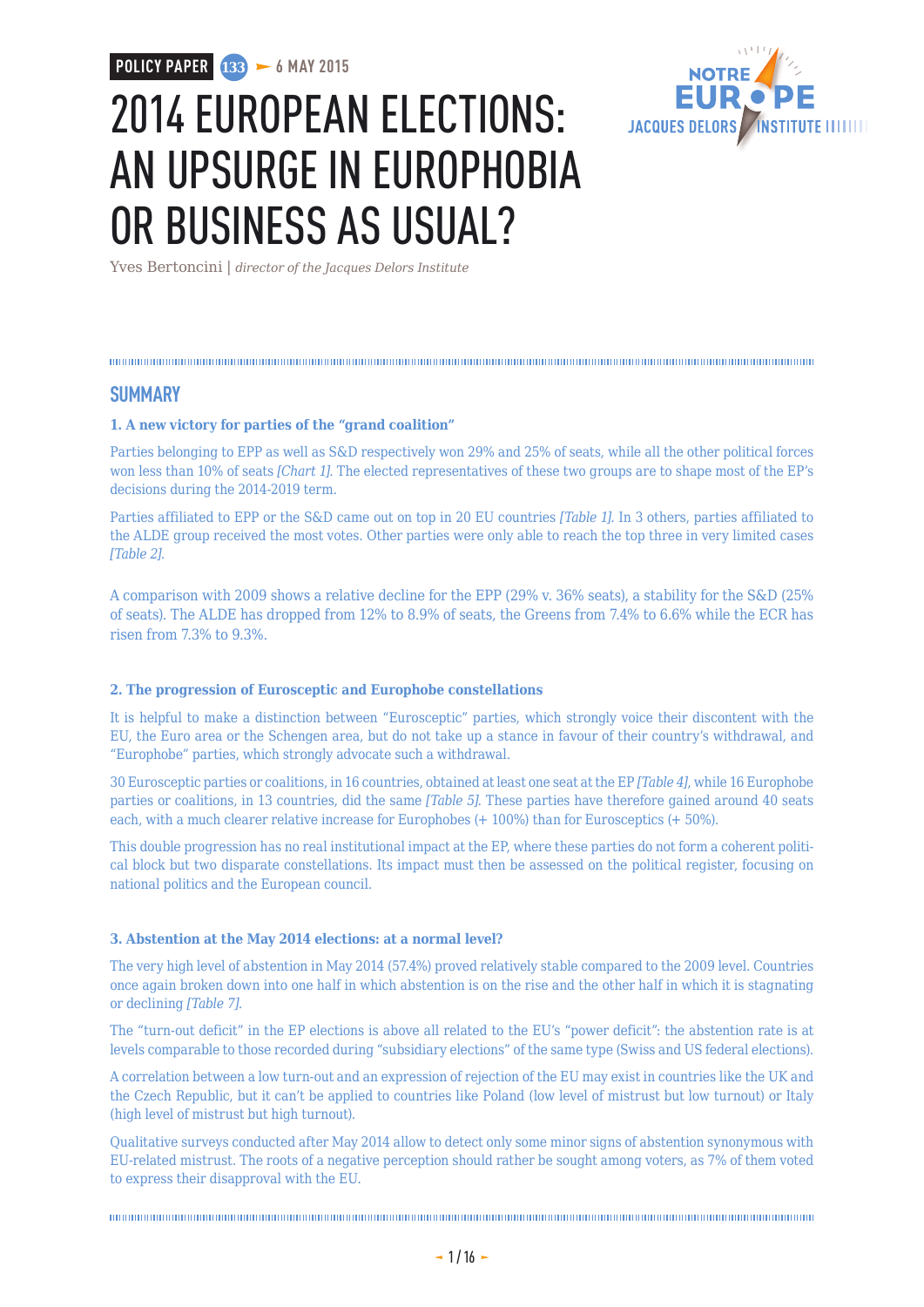2014 European elections: an upsurge in Europhobia or business as usual? :

# **TABLE OF CONTENTS**

| <b>INTRODUCTION</b>                                                              | 3  |
|----------------------------------------------------------------------------------|----|
| 1. A new victory for parties of the "grand coalition"                            | 3  |
| 1.1. Pro-European parties remain broadly dominant                                | 4  |
| 1.2. A more balanced political landscape than in the previous parliamentary term | 7  |
| 2. The progression of Eurosceptic and Europhobe constellations                   | 7  |
| 2.1. Eurosceptics and Europhobes: how many divisions?                            | 9  |
| 2.2. The need to distinguish between "Euroscepticism" and "Europhobia"           | 10 |
| 3. Abstention at the May 2014 elections: at a normal level?                      | 12 |
| 3.1. A relatively stable overall turn-out                                        | 13 |
| 3.2. Abstainers who sanction the EU on a subsidiary basis                        | 14 |
| <b>CONCLUSION</b>                                                                | 15 |
| ON THE SAME THEMES                                                               | 16 |

This Policy Paper is the English translation of an article by Yves Bertoncini "Les élections européennes de mai 2014 : poussée europhobe ou business as usual?" published in Olivier Duhamel & Édouard Lecerf (présenté par), *L'état de l'opinion 2015*, TNS Sofres/Seuil, février 2015.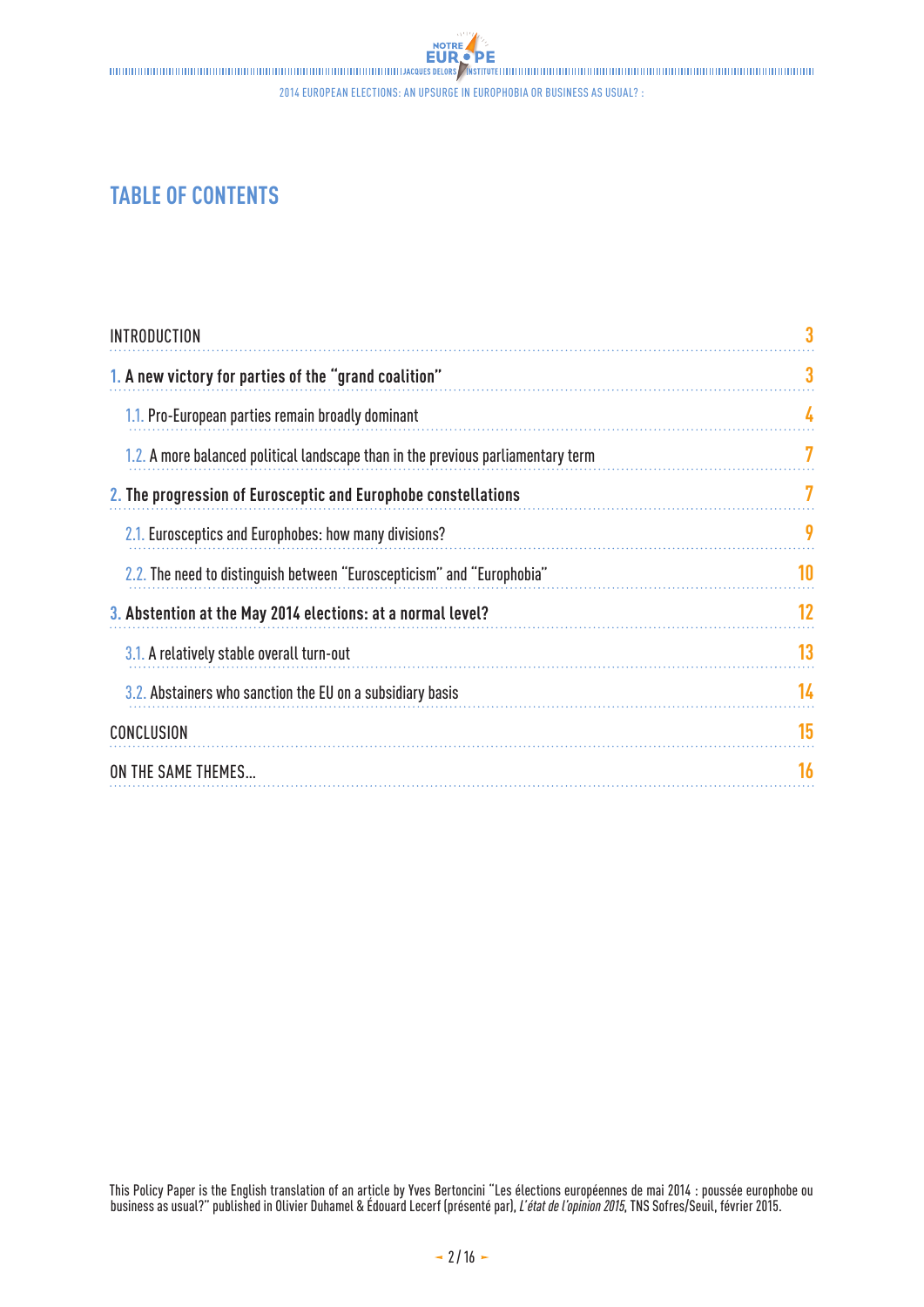# <span id="page-2-0"></span>**INTRODUCTION**

he European elections held on 22-25 May 2014 have often been described as the rise of "Eurosceptic" or "Europhobe" movements, whose potential and then actual results monopolised observers' attention throughout the electoral campaign and the days following the election. Once again, the elections were marked by abstention scarcely below 60%, seen as another demonstration of civic disaffection caused by the European Union (EU). Over the subsequent weeks, these elections, however, resulted in Jean-Claude Juncker's appointment as President of the Commission, whereas he represents the archetypal political leader who is both experienced and pro-European: supported by the traditionally dominant parties within the European Parliament, this appointment symbolizes a "change in continuity" comparable to those observed during the previous elections, running counter to the success ascribed to the "Europhobes". T

This clear contradiction requires a detailed assessment of the May 2014 election results, going beyond the quick analyses based on results in a few key countries such as France and the United Kingdom, in which the news and media traditionally influence the perception of public debate regarding the EU. Intentionally based on the assumption of a "Europhobe upsurge", this assessment first of all reminds us of a political fact, namely that the May 2014 elections resulted in a new European win for centre-right and centre-left parties, called upon to govern "as a coalition" at the European Parliament. It also requires us to observe the substantial progression of Eurosceptic and Europhobe movements, including in France, while providing a better distinction of their differing aspects. Lastly, the interpretation that the stable but low voter turn-out recorded in May 2014 is also an expression of Euroscepticism or even Europhobia is to be seriously questioned.

# 1. A new victory for parties of the "grand coalition"

An analysis of the results of the May 2014 elections must first of all highlight the score of parties who came out top on a European level, namely parties belonging to European People's Party (EPP), including seats of French elected representatives of the Union for a Popular Movement (UMP) party, as well as the Group of Socialists and Democrats (S&D), including seats for the French elected representatives of the Socialist Party: they respectively won 29% and 25% of seats, while all the other political forces won less than 10% of seats *[Chart 1]*.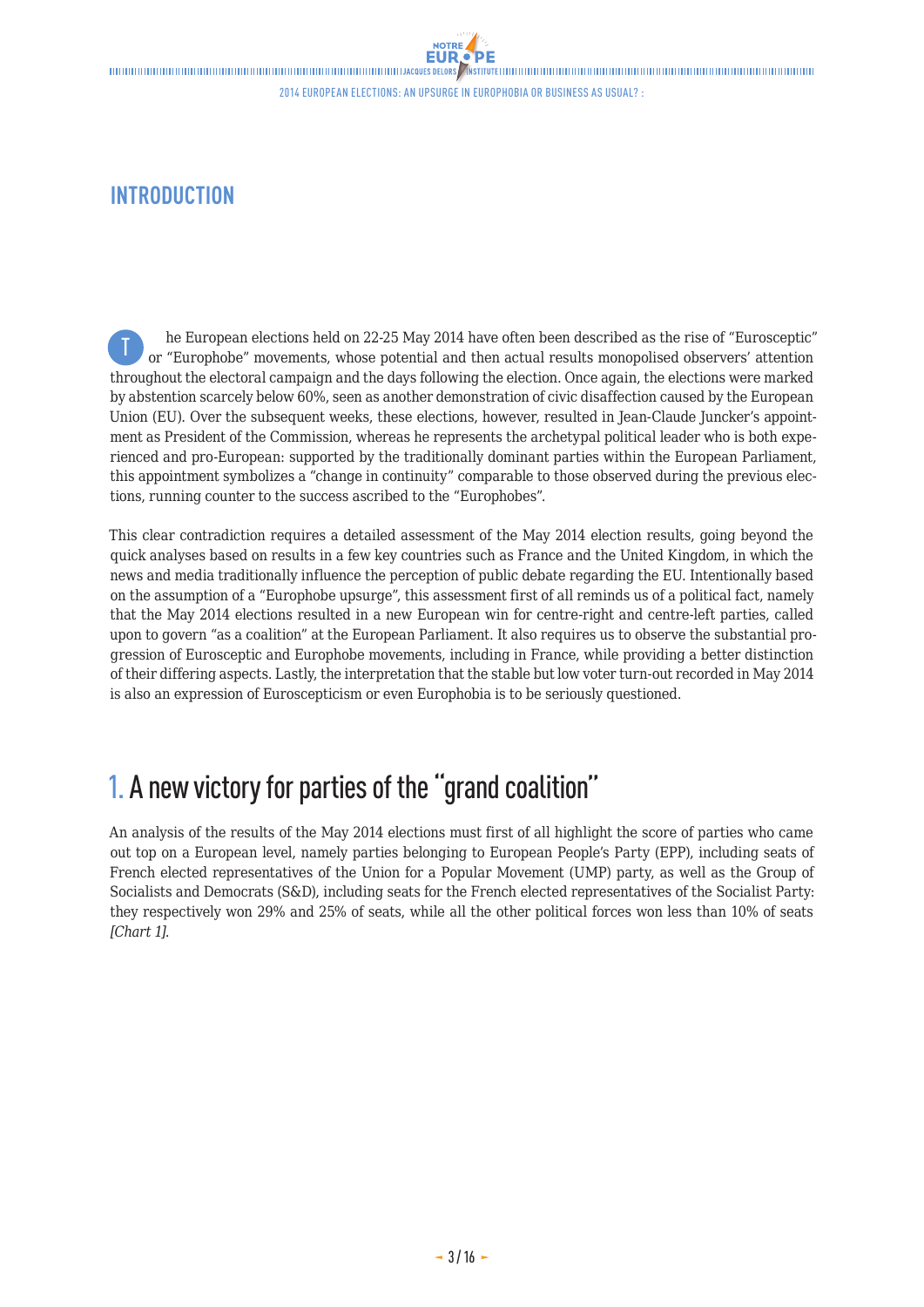

#### <span id="page-3-0"></span>CHART 1 Breakdown of parties and political groups in the European elections of May 2014

Source: European Parliament.

This reminder is especially important as it is in stark contrast with the results for France, with first place won by the National Front party (24.8%), second by centre-right UMP (20.8%) followed by the Socialist Party (13.9%). It leads us to stress that it is the elected representatives of these two parties who are members of the political groups (EPP and S&D) that are to shape most of the European Parliament's decisions during the 2014- 2019 term, in accordance with the wishes of the majority of European voters.

### **1.1. Pro-European parties remain broadly dominant**

The results announced on the evening of 25 May 2014 show that political parties affiliated to the EPP group or the S&D group came out on top in twenty of the twenty-eight EU Member States *[Table 1]*. In three other EU Member States, parties affiliated to the "Alliance of Liberals and Democrats for Europe" (ALDE) group received the most votes. This group traditionally plays a pivotal role within the European Parliament.

Only five Member States saw parties not affiliated to these three central and traditionally pro-European political groups ranking first:

- Two parties which joined the European Conservatives and Reformists Group (ECR), created upon the initiative of the British Conservative Party in May 2009: a Belgian party (NVA – New Flemish Alliance) and a Danish party (Danish People's Party),
- The Greek party Syriza, which joined the "European United Left Nordic Green Left" group (GUE-NGL),
- The United Kingdom Independence Party (UKIP), which joined the "Europe of Freedom and Democracy" group (EFD),
- Lastly the National Front, of which elected representatives are non-attached members, failing to form a political group within the European Parliament.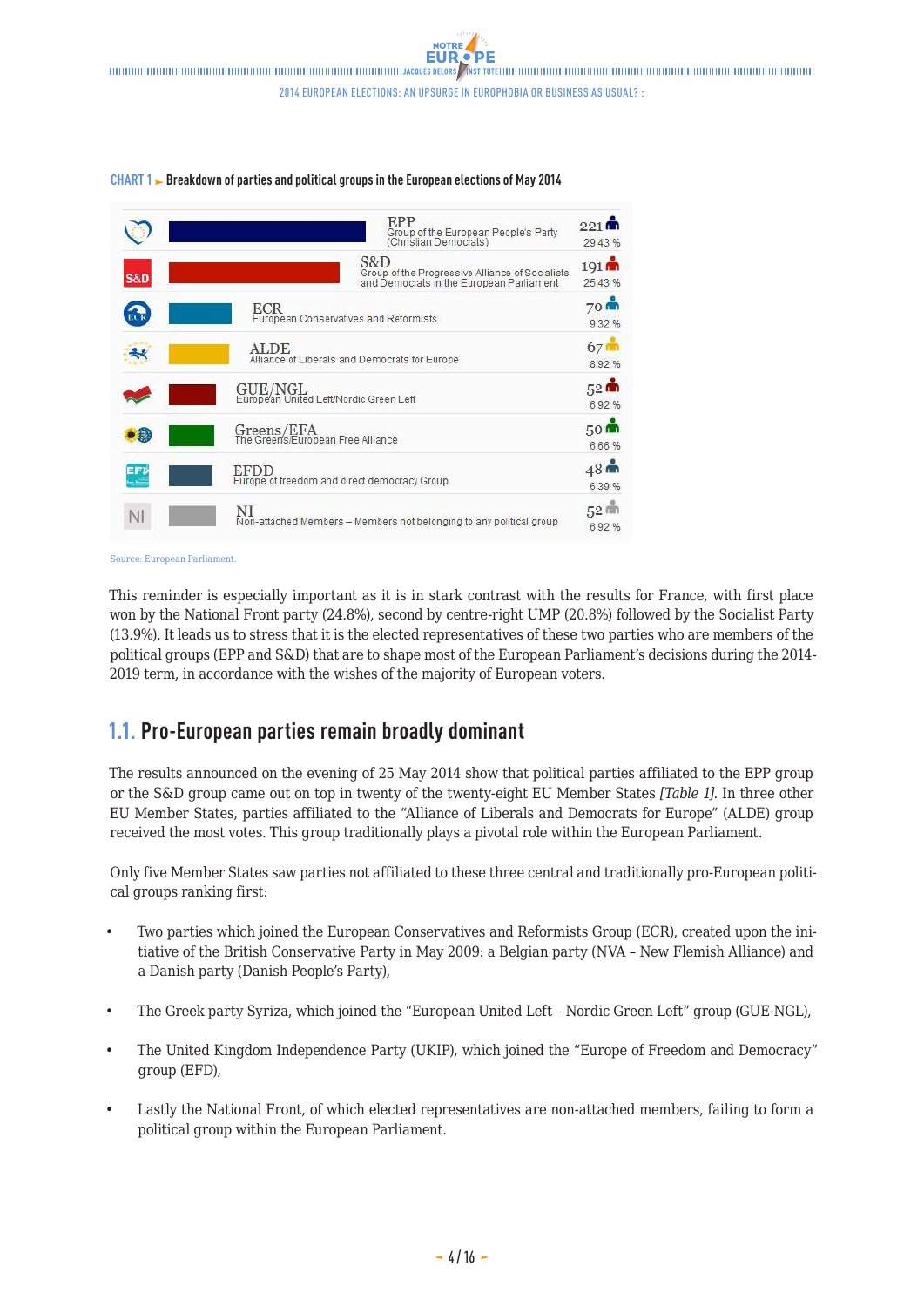|                       | 1 <sup>ST</sup> RANK        | 2 <sup>ND</sup> RANK   | 3RD RANK               |
|-----------------------|-----------------------------|------------------------|------------------------|
| Belgium               | ECR                         | ALDE                   | EPP                    |
| <b>Bulgaria</b>       | EPP                         | S&D                    | ALDE                   |
| <b>Czech Republic</b> | ALDE                        | EPP                    | S&D                    |
| <b>Denmark</b>        | ECR                         | S&D                    | ALDE                   |
| Germany               | EPP                         | S&D                    | Greens                 |
| Estonia               | EPP                         | EPP                    | ALDE                   |
| Ireland               | EPP                         | ${\sf GUE}$            | ALDE                   |
| Greece                | GUE                         | EPP                    | $\mathsf{N}\mathsf{I}$ |
| Spain                 | EPP                         | S&D                    | GUE                    |
| France                | $\mathsf{NI}$               | EPP                    | S&D                    |
| Croatia               | EPP                         | S&D                    | ALDE                   |
| Italy                 | <b>S&amp;D</b>              | EFD                    | EPP                    |
| Cyprus                | ALDE                        | ${\sf GUE}$            | S&D                    |
| Latvia                | EPP                         | ECR                    | S&D                    |
| Lithuania             | EPP                         | S&D                    | ALDE                   |
| Luxembourg            | EPP                         | Greens                 | ALDE                   |
| Hungary               | EPP                         | $\mathsf{N}\mathsf{I}$ | S&D                    |
| Malta                 | S&D                         | EPP                    | $\blacksquare$         |
| <b>Netherlands</b>    | ALDE                        | EPP                    | $\mathsf{NI}$          |
| Austria               | EPP                         | S&D                    | $\mathsf{N}\mathsf{I}$ |
| Poland                | EPP                         | ECR                    | S&D                    |
| Portugal              | <b>S&amp;D</b>              | EPP                    | GUE                    |
| Romania               | S&D                         | EPP                    | EPP                    |
| Slovenia              | EPP                         | EPP                    | Greens                 |
| Slovakia              | S&D                         | EPP                    | EPP                    |
| Finland               | EPP                         | $\sf ALDE$             | ECR                    |
| Sweden                | S&D                         | Greens                 | EPP                    |
| <b>United Kingdom</b> | $\ensuremath{\mathsf{EFD}}$ | S&D                    | ECR                    |

Source: European Parliamant data, calculations by Yves Bertoncini.

This pre-eminence of parties affiliated to the EPP and S&D groups is also visible in the analysis of the vote when extended to the three parties which came out top *[Table 2]*: these parties come in second position in eighteen of the twenty-eight EU Member States and in third position in eleven of these countries.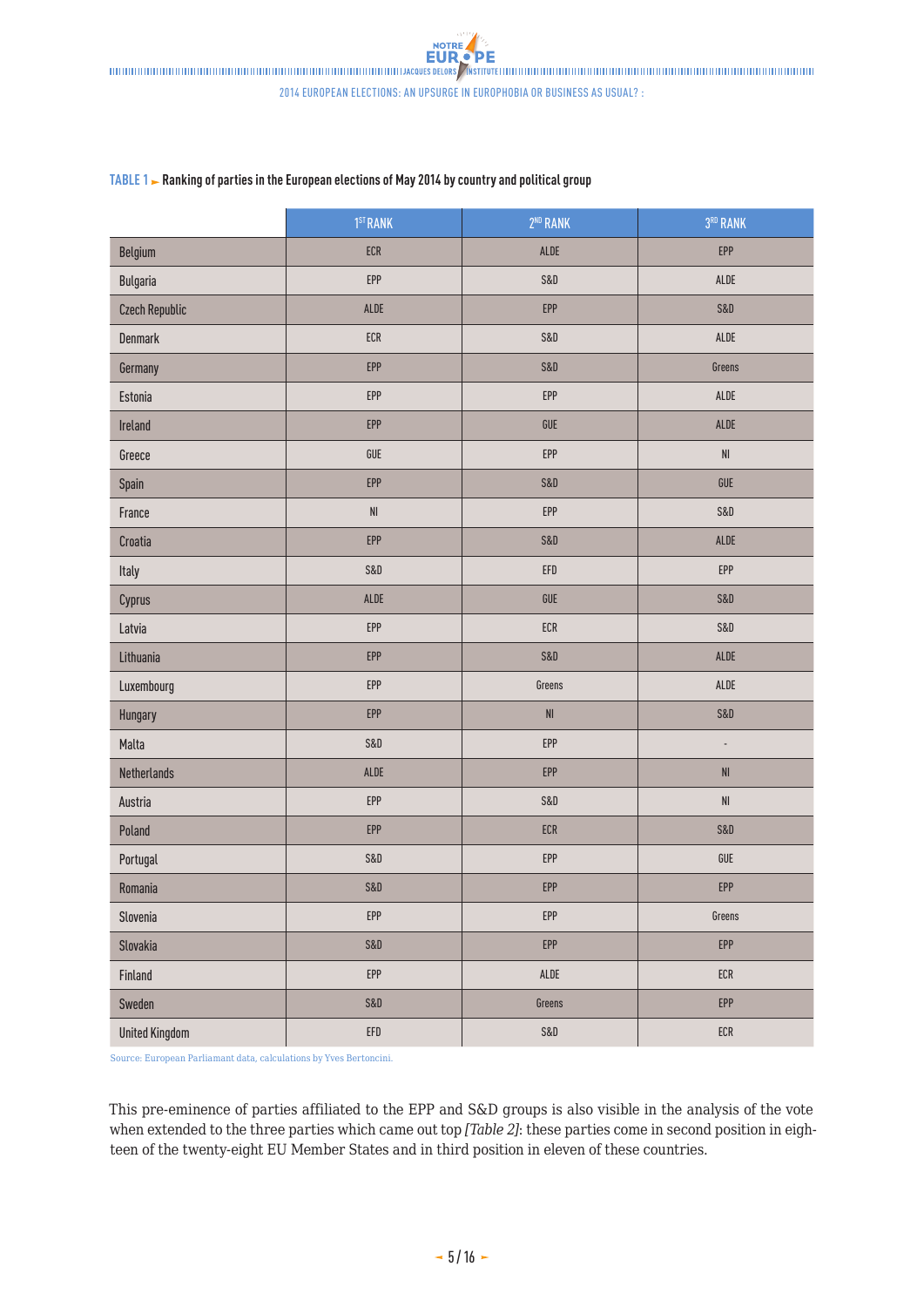|                | 1 <sup>ST</sup> RANK | 2 <sup>ND</sup> RANK | 3RD RANK | TOP 3 (TOTAL) |
|----------------|----------------------|----------------------|----------|---------------|
| EPP            | 14                   | $10$                 |          | 29            |
| S&D            |                      |                      |          | $20\,$        |
| ALDE           |                      |                      |          | 12            |
| ECR            |                      |                      |          | h             |
| N <sub>l</sub> |                      |                      |          |               |
| ${\sf EFD}$    |                      |                      |          |               |
| GUE            |                      |                      |          |               |
| Greens         |                      |                      |          |               |

#### **TABLE 2 Ranking of parties in the European elections of May 2014 (top 3)**

Source: European Parliament data, calculation by Yves Bertoncini.

Neither of these two groups dominant on a European level ranks in the top three in eleven EU Member States, yet this absence is due in eight of the eleven cases to a party affiliated to the ALDE group: six times to the detriment of a party affiliated to the S&D group (Belgium, Estonia, Ireland, Luxembourg, the Netherlands and Finland) and twice to the detriment of a party affiliated to the EPP (Denmark and Cyprus).

As a result, it is striking to note that, in absolute terms, the lists representing the two main government parties, whether from the EPP, S&D or even the ALDE groups, very often win the most votes in the EU: for example 62% in Germany for the CDU-CSU and the SPD, 57% in Italy for the Democrat Party and Forza Italia or 49% in Spain for the People's Party and the PSOE, and even 93% of votes (and 100% of seats) for the Labour Party and the Nationalist Party in Malta.

In contrast, the results recorded in France appear to be not only atypical due to the National Front party winning first place: they also show the low scores achieved by the Union for a Popular Movement (UMP) and the Socialist Party (34% in total), which has no equivalent with the exception of Greece, where the New Democracy party and the coalition formed by the Panhellenic Socialist Movement (PASOK) only won 30% of votes. These low figures seem to indicate that the leading positions of the National Front and Syriza convey not only mistrust towards European construction, but also a rejection of parties that dominate national politics and government. The same observation can be made symmetrically: many voters opted for government parties supposed to be pro-European to support these parties on a domestic level, and not necessarily for reasons directly related to the European project.

By extending the analysis, it is clear that parties affiliated to other political groups than the EPP, S&D and ALDE groups were only able to reach the top three in very limited cases:

- six times for parties affiliated to the ECR group,
- five times for parties with non-attached elected representatives,
- five times for parties affiliated to the GUE/NGL group,
- four times for parties affiliated to the Greens group,
- and twice for parties affiliated to the EFD group.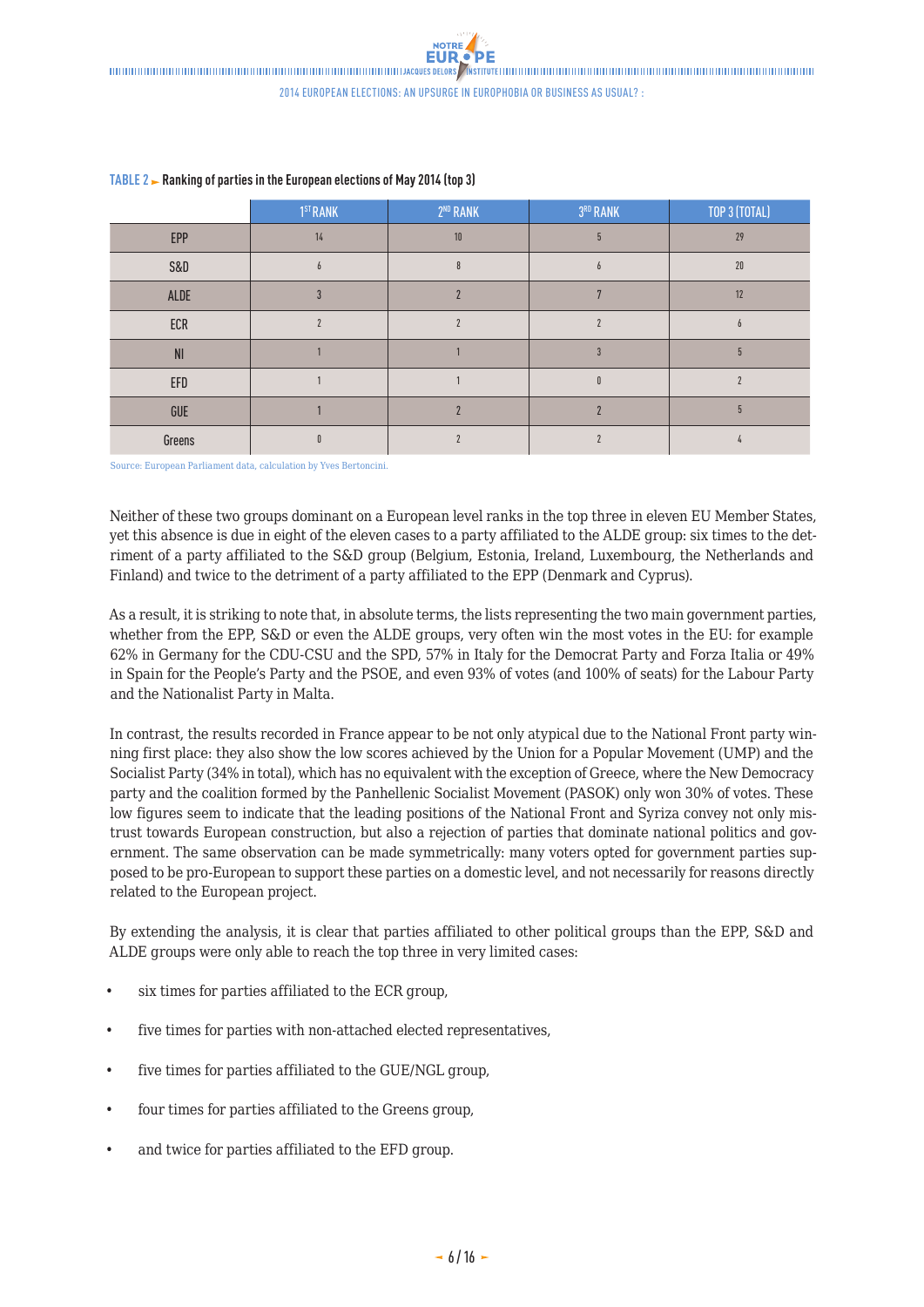### <span id="page-6-0"></span>**1.2. A more balanced political landscape than in the previous parliamentary term**

A more refined analysis of the May 2014 election results confirms the pre-eminence of the EPP observed on an aggregated level, as the parties affiliated to the group won the election in half of all EU Member States, as against just six for parties affiliated to the S&D group. A similar pre-eminence can be seen for the second position (ten as against eight).

An analysis that takes into account the results of the 2009 European elections, however, leads us to observe a relative decline in elected representatives of the EPP group, which now only holds 29% seats, compared to 36% previously, while the elected representatives of the S&D group remain stable with 25% of seats. This relative restored balance is in line with the results of national legislative elections in recent years: heads of state and government leaders sitting on the European Council now reflect a more balanced split between EPP and S&D (twelve as against nine in December 2014), while this power struggle was much more unbalanced in recent years.

A comparative analysis such as this also allows us to observe that elected representatives of the ALDE group have dropped from 12% to 8.9% of seats, thereby losing their third place to the "Conservatives and Reformists" group, for which a series of wins has resulted in a rise from 7.3% to 9.3% of seats (in particular for elected representatives of the "Alternative for Germany" party), while the Greens group has also dropped to 6.6% of seats (as against 7.4% previously).

In total, the EPP and S&D groups still represent more than half of seats at the European Parliament, even though they are now less dominant than in previous terms (54% of the total between them, as against 61% between 2009 and 2014). They are therefore all the more required to cooperate, and also to continue to form majorities of varying shapes with the support of elected representatives from the ALDE and Greens<sup>1</sup>. The fact that this composite but pro-European central block holds a little less than 70% of seats at the European Parliament following the May 2014 elections confirms that these elections have not resulted in a majority disavowal of supporters of European integration. The fact that it lost almost ten points in relation to the previous parliamentary term is the symptom of another relative readjustment: that which has occurred between traditionally pro-European supporters and Eurosceptics, or even Europhobes, who have gained these 10 percentage points, and that requires detailed analysis.

# 2.The progression of Eurosceptic and Europhobe constellations

In May 2014, the United Kingdom Independence Party (UKIP) came out top in Great Britain, as did the National Front in France and the People's Party in Denmark. Syriza won 26.5% of votes in Greece, the Five Star Movement won 20% in Italy, while the new Eurosceptic party "Alternative for Germany", obtained more than 7% of votes in a country traditionally known for its staunch pro-European stance.

These few important results depict the progression of political forces that are thought to be hostile to European construction or some aspects of it, and that won more than 27% of seats at the European Parliament in May 2014 *[Table 3]*, for a total of 207 seats, i.e. eighty more than during the last parliamentary term *[Tables 4 and 5]*. These parties are likely to occupy an important position in public debate on the EU in the coming semesters. It is therefore essential that the shades of opinion that crystallise similar political forces are properly gauged, while making a clear distinction between "Eurosceptic" and "Europhobe" parties<sup>2</sup>.

On this point, see Yves Bertoncini and Thierry Chopin, "[Faces on divides: the May 2014 European elections"](http://www.delorsinstitute.eu/011-18519-Des-visages-sur-des-clivages-les-elections-europeennes-de-mai-2014.html), *Studies & Reports No. 104*, Notre Europe – Jacques Delors Institute/Robert Schuman Foundation, April 2014.

**<sup>2.</sup>** For further analysis of this distinction, see Yves Bertoncini and Nicole Koenig, "[Euroscepticism or Europhobia: Voice vs. Exit?"](http://www.delorsinstitute.eu/011-20658-Euroscepticism-or-Europhobia-voice-vs-exit.html), *Policy paper No. 121*, Notre Europe – Jacques Delors Institute, November 2014.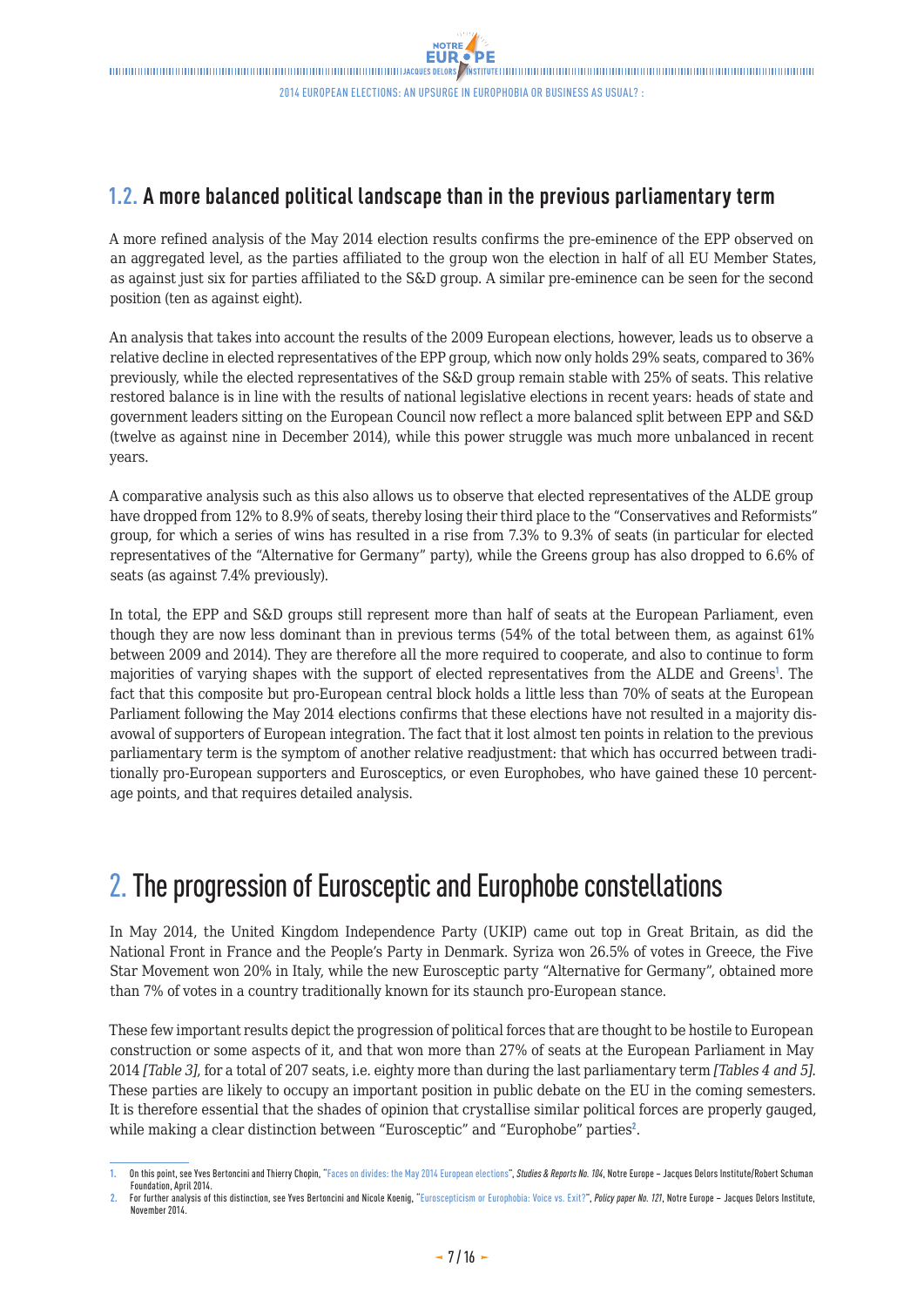2014 European elections: an upsurge in Europhobia or business as usual? :

#### **TABLE 4 Eurosceptic parties – votes and seats**

| <b>GROUP</b>                       | PARTY*                                                              | <b>VOTES</b> | <b>SEATS</b>                 | <b>CHANGE</b>                  |
|------------------------------------|---------------------------------------------------------------------|--------------|------------------------------|--------------------------------|
|                                    | <b>Conservative Party (UK)</b>                                      | 23.05%       | 19                           | $-6$                           |
|                                    | Law and Justice Party (PL)                                          | 32%          | 18                           | $+3$                           |
|                                    | Alternative for Germany (D)                                         | 7.1%         | $\sqrt{7}$                   | $^{\mathrm {+7}}$              |
|                                    | Civic Democratic Party (CZ)                                         | 7.67%        | $\mathbf{2}$                 | $\textnormal{-}7$              |
|                                    | Finns Party (FI)                                                    | 12.9%        | $\mathbf{2}$                 | $\pmb{0}$                      |
| <b>ECR</b><br>$(+3 \text{ seats})$ | National Alliance (LV)                                              | 14.25%       | $\mathbf{1}$                 | $+1$                           |
|                                    | Ordinary People and Independent Personalities (SK)                  | 7.98%        | $\mathbf{1}$                 | $+1$                           |
|                                    | New Majority (SK)                                                   | 7.46%        | $\mathbf{1}$                 | $+1$                           |
|                                    | Independent Greeks (GR)                                             | 3.46%        | $\mathbf{1}$                 | $+1$                           |
|                                    | Party of Rights (CRO)                                               | 41.42%**     | $\mathbf{1}$                 | $\textcolor{red}{\textbf{+}}1$ |
|                                    | <b>Ulster Unionist Party (UK)</b>                                   | 0.51%        | $\mathbf{1}$                 | $\pmb{0}$                      |
| ECR/<br>EFD                        | Coalition (NL) of Christian Union<br>and Reformed Political Party   | 7.67%        | $\mathbf{1}$<br>$\mathbf{1}$ | $\pmb{0}$<br>0                 |
|                                    | The Left (D)                                                        | 7.4%         | $\overline{7}$               | $-1$                           |
|                                    | Syriza (GR)                                                         | 26.57%       | $\boldsymbol{6}$             | $\pm 5$                        |
|                                    | Podemos (ES)                                                        | 7.98%        | $5\phantom{.0}$              | $\pm 5$                        |
|                                    | Left Front (F)                                                      | 6.33%        | 4                            | $\pmb{0}$                      |
|                                    | Sinn Féin (IE)                                                      | 19.5%        | $3\,$                        | $+3$                           |
| GUE/NGL<br>$(+17 \text{ seats})$   | <b>Communist Party (CZ)</b>                                         | 10.98%       | $\sqrt{3}$                   | $\pmb{0}$                      |
|                                    | The Other Europe with Tsipras (I)                                   | 4.03%        | $3\,$                        | $+3$                           |
|                                    | <b>Socialist Party (NL)</b>                                         | 9.6%         | $\boldsymbol{2}$             | $\pmb{0}$                      |
|                                    | Left Alliance (FI)                                                  | 9.3%         | $\mathbf{1}$                 | $+1$                           |
|                                    | Left Bloc (PT)                                                      | 4.93%        | 1                            | $\textnormal{-}2$              |
|                                    | Sinn Féin (UK)                                                      | $0.97\%$     | $\mathbf{1}$                 | $\pmb{0}$                      |
| GUE/NGL/<br>Greens/EFA             | Plural Left (ES): United Left and<br>Iniciativa per Catalunya Verds | 10.03%       | 4<br>$\mathbf{1}$            | $+3$<br>0                      |
| EFD                                | Five Star Movement (I)                                              | 21.15%       | 17                           | $+17$                          |
| $(+18 \text{ seats})$              | Order and Justice (LI)                                              | 14.25%       | $\mathbf{2}$                 | 0                              |
| <b>NA</b><br>EFD                   | Congress of the New Right (PL)                                      | 7.15%        | $\sqrt{3}$<br>$\mathbf{1}$   | $+3$<br>$+1$                   |
|                                    | Jobbik (H)                                                          | 14.67%       | $\sqrt{3}$                   | $\pmb{0}$                      |
| <b>NA</b><br>$(+4$ seats)          | Union of Greens and Farmers (LV)                                    | 8.26%        | $\mathbf{1}$                 | $+1$                           |
|                                    | Democratic Unionist Party (UK)                                      | $0.8\%$      | $\mathbf{1}$                 | 0                              |
| <b>Total</b>                       | 30 parties or coalitions                                            |              | 125                          | $+41$ seats                    |

Source: Yves Bertoncini and Nicole Koenig, "Euroscepticism or Europhobia: voice vs. exit?", *Policy paper No. 121,* Notre Europe - Jacques Delors Institute, November 2014.<br>\* **The parties are ordered by political groups and** 

**\*\*** This number refers to a broader coalition. Disaggregated data for the Croatian Party of Rights were not available.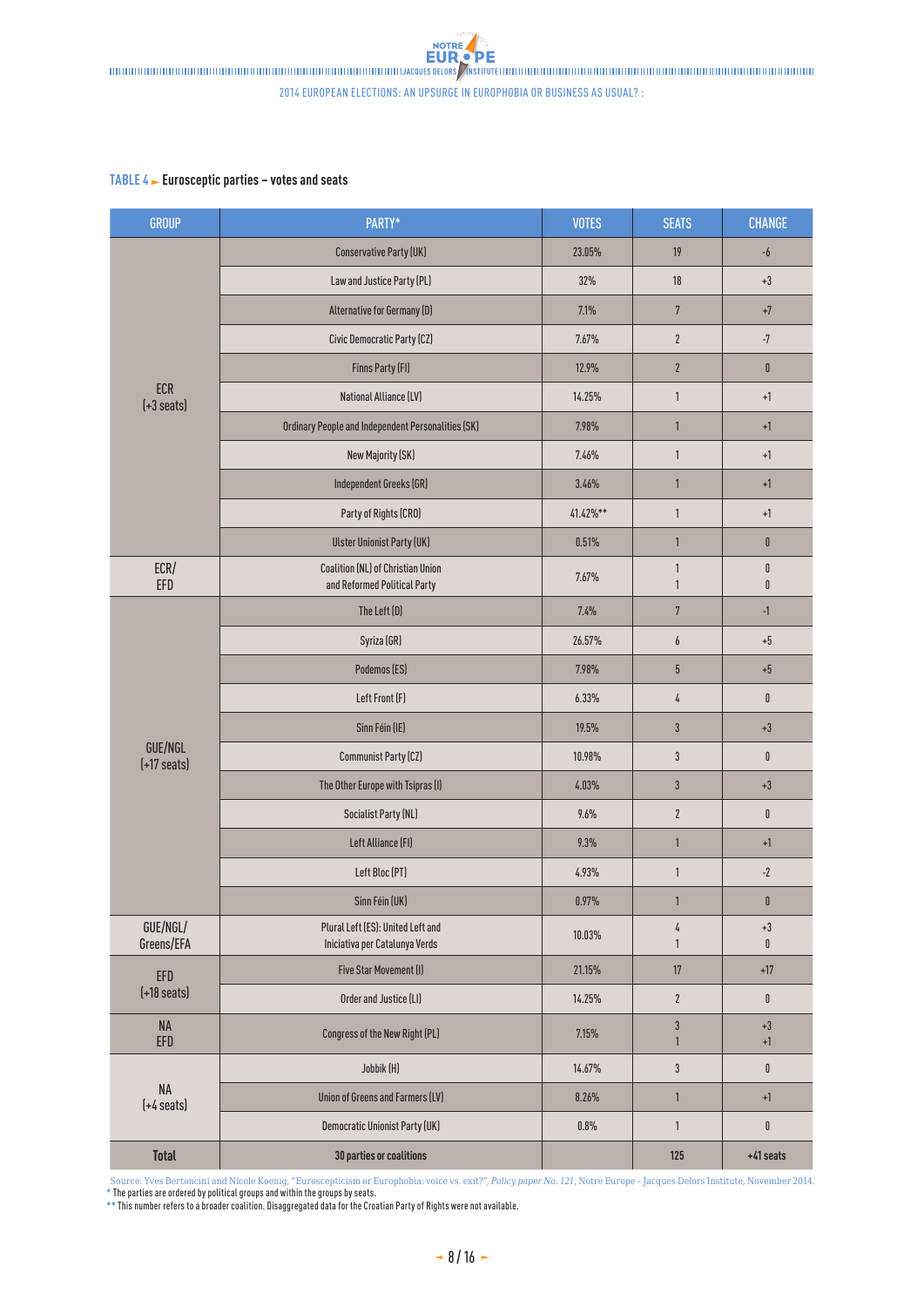| <b>GROUP</b>                       | PARTY*                                                   | <b>VOTES</b> | <b>SEATS</b>   | <b>CHANGE</b> |
|------------------------------------|----------------------------------------------------------|--------------|----------------|---------------|
|                                    | <b>National Front (F)</b>                                | 24.86%       | 24             | $+21$         |
|                                    | Northern League (I)                                      | 6.15%        | 5              | $-4$          |
|                                    | Freedom Party of Austria (AT)                            | 19.72%       | 4              | $+2$          |
| <b>NA</b>                          | Party for Freedom (NL)                                   | 13.32%       | 4              | $\mathbf{0}$  |
| $(+22 \text{ seats})$              | Golden Dawn (GR)                                         | 9.39%        | $\overline{3}$ | $+3$          |
|                                    | Communist Party (GR)                                     | 6.11%        | $\overline{2}$ | $\mathbf{0}$  |
|                                    | <b>Flemish Interest (BE)</b>                             | 4.26%        | 1              | $-1$          |
|                                    | <b>National Democratic Party (D)</b>                     | $1\%$        | $\mathbf{1}$   | $+1$          |
|                                    | United Kingdom Independence Party (UK)                   | 26.6%        | 24             | $+11$         |
| EFD<br>$[-14 \text{ seats}]$       | <b>Sweden Democrats (SE)</b>                             | 9.67%        | $\overline{2}$ | $+2$          |
|                                    | Free Citizens Party (CZ)                                 | 5.24%        | 1              | $+1$          |
|                                    | Communist Party (in Democratic Unitarian Coalition) (PT) | 13.71%       | 3              | $+1$          |
| GUE/NGL<br>$(+1$ seat)             | Progressive Party of Working People (CY)                 | 26.98%       | $\overline{2}$ | $\mathbf{0}$  |
|                                    | People's Movement against the EU (DK)                    | 8.1%         | $\mathbf{1}$   | 0             |
|                                    | Left Party (SE)                                          | 5.66%        | 1              | $\mathbf 0$   |
| <b>ECR</b><br>$[-2 \text{ seats}]$ | Danish People's Party (DK)                               | 26.6%        | 4              | $+2$          |
| <b>Total</b>                       | 16 parties or coalitions                                 |              | 82             | $+39$         |

#### <span id="page-8-0"></span>**TABLE 5 Europhobe parties – votes and seats at the European parliament after May 2014**

Source: Yves Bertoncini and Nicole Koenig, "Euroscepticism or Europhobia: voice vs. exit?", *Policy paper No. 121*, Notre Europe – Jacques Delors Institute, November 2014.. **\*** The parties are ordered by political groups and within the groups by seats.

### **2.1. Eurosceptics and Europhobes: how many divisions?**

The overall progression of Eurosceptic and Europhobe forces in May 2014 reflects without a doubt the economic and social crisis that has been hitting EU Member States since 2008: this progression is for example substantial in countries suffering from high unemployment rates and low growth rates, such as Greece and France. Yet it is also high in countries that have been relatively spared, such as Denmark and Austria, which must lead us to believe that it also reflects a type of crisis and unease that is based on identity<sup>3</sup>. Furthermore, this crisis also affects other prosperous European countries that are not EU Member States, such as Norway and Switzerland, where anti-European parties have won large number of votes over a recent period.

The progression of protest parties may also result mainly from a crisis affecting national politics and a desire to demonstrate disaffection to the main government parties, as shows the already stated low score won by these parties in countries such as France and Greece. In this respect, it must be stressed that several of these parties initially emerged and progressed for principally domestic reasons (for example the National Front, the Five Star Movement, etc.), while only a fraction of them owe their creation and rise to a position that is mainly based on European issues (for example, UKIP, Syriza, Alternativ für Deutschland, etc.).

**<sup>3.</sup>** For further analysis on this point, see in particular Dominique Reynié, *Les Nouveaux Populismes*, Fayard, coll. "Pluriel", 2013.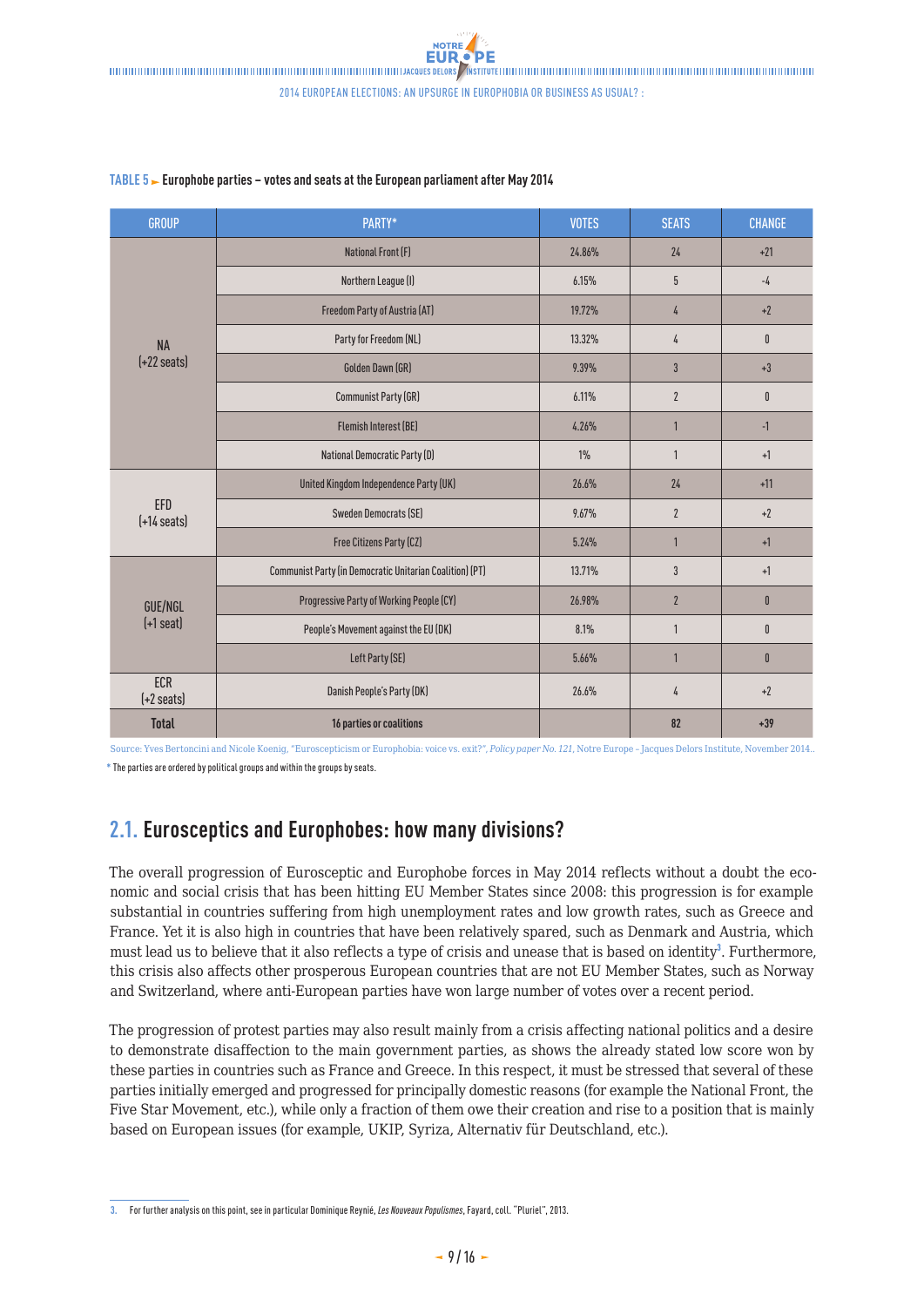<span id="page-9-0"></span>While the rise of Eurosceptic and Europhobe parties does not only concern Euro area countries, it also has roots in the "Euro area crisis" and the way it has been managed by national and European authorities. Acting with and like the IMF within the troika in supervising the implementation of bailout plans to "countries under programme" (Cyprus, Greece, Ireland and Portugal), the EU took the risk of seeing its popularity drop to the traditionally low levels of the IMF. This decline, used to the advantage of Eurosceptic and Europhobe parties, results from contradictory or even antagonistic opinion trends. These parties may share the sovereignist rejection of an intrusion from Brussels, yet their positions are actually fundamentally opposed: some fight the excessive austerity they deem the EU to require, in particular in the "countries under programme", in which radical left parties have made notable progress, while others protest against the excessive solidarity conveyed by the EU, in countries called on to finance the bailout plans, where it is rather right-wing parties which have progressed, for example in Germany or Finland.

One of the striking features of Eurosceptic and Europhobe parties is therefore not only their progression, but their division, demonstrated by a significant episode: straight after the May 2014 election, the leaders of UKIP and the Danish People's Party announced that they were distancing themselves from the National Front, before joining two different political groups in Strasbourg (EFD and ECR), with the National Front's MEPs joining the non-attached. Broadening the analysis to the radical left, which came out on top in Greece and of which the representatives are members of the European United Left – Nordic Green Left group, bolsters this observation of institutional and political fragmentation of Eurosceptic and Europhobe constellations, and which must result in a more clear dissociation of these two currents of opinion.

## **2.2. The need to distinguish between "Euroscepticism" and "Europhobia"**

To make the proper distinction between Euroscepticism and Europhobia, it is enlightening to use the distinction made by Albert Hirschman in his seminal work on members' reactions to a given economic or political system, which can be divided into exit, voice and loyalty<sup>4</sup>. On the basis of these elements, European citizens and political parties may be divided into three groups, as regards their attitude vis-à-vis European construction. The first includes those that wish to remain loyal to the EU. The second is made up of protesters who use their right to make their voice heard: they can be extremely critical, but want to shape and change European public decisions without 'destroying the system'. The third and last group includes political forces that have lost trust in the system and firmly advocate its destruction or their country's exit.

This sharp distinction can be useful to shed light on the results of the May 2014 European elections and on the development of the public debate on EU affairs, based on three major exit-voice dilemmas: a proposed exit from the Union, the Euro area or the Schengen area. It can be used to distinguish between "Eurosceptic" parties, which strongly voice their discontent with the EU, the Euro area or the Schengen area, but do not take up a stance in favour of their country's withdrawal, and "Europhobe" parties, who strongly advocate such a withdrawal.

This methodological distinction allows us to note that thirty Eurosceptic parties or coalitions, in sixteen EU Member States, obtained enough votes to win at least one seat at the European Parliament in May 2014 *[Table 4]*:

- 2 parties obtained more than 30% of votes: the Party of Rights (Croatia) and Law and Justice (Poland),
- 4 parties won more than 20% of votes or just under: Syriza (Greece), the Conservative Party (United Kingdom), the Five Star Movement (Italy) and Sinn Féin (Ireland),
- 6 parties won between 10% and 15% of votes: the Finns Party (Finland), the National Alliance (Latvia), the Communist Party (Czech Republic), the Plural Left (Spain), Order and Justice (Lithuania) and Jobbik (Hungary),

**<sup>4.</sup>** Albert Hirschman, *Exit, Voice, and Loyalty: Responses to Decline in Firms, Organizations, and States*, Harvard University Press, 1970.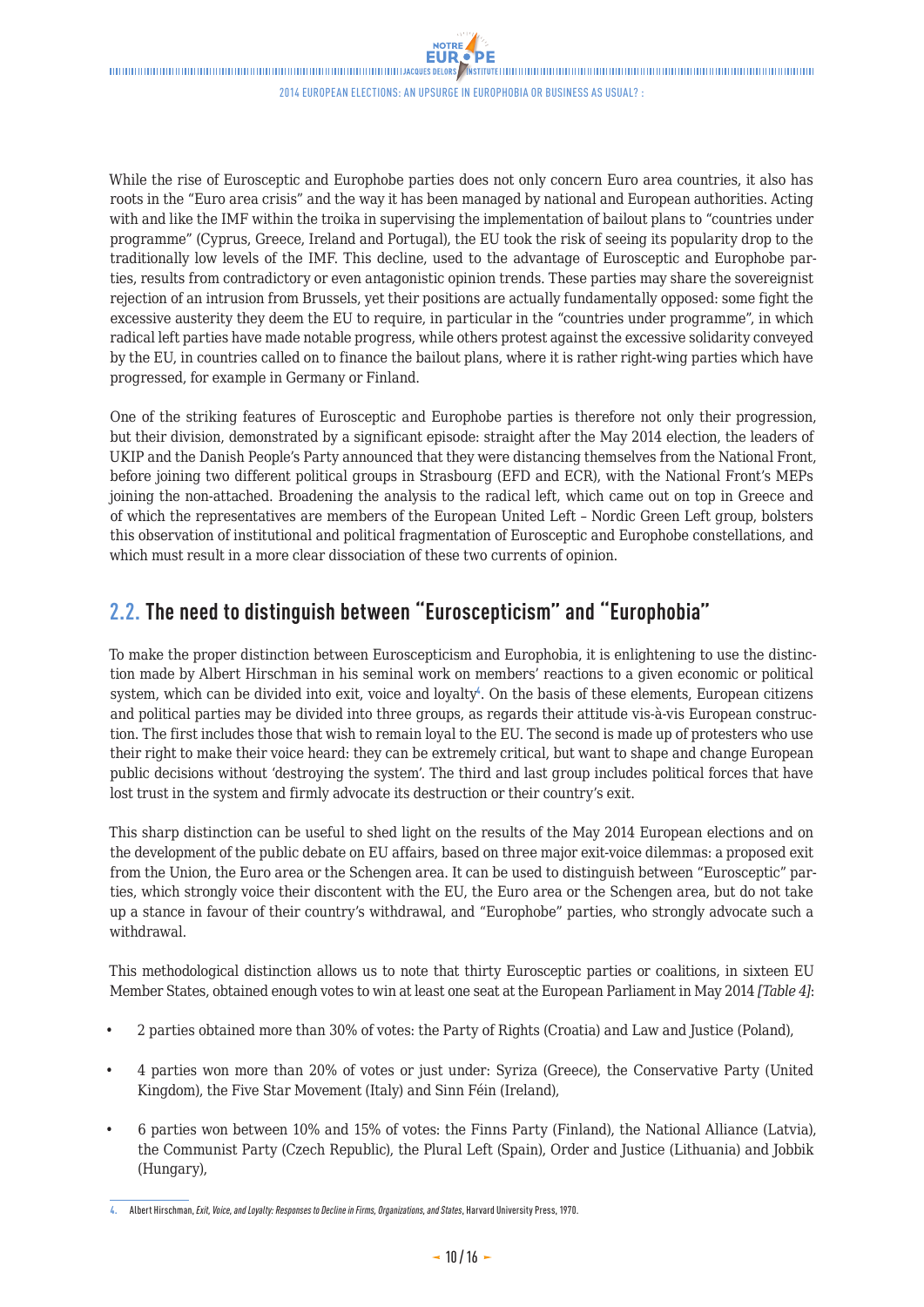• The other 18 parties won under 10% of votes, including the Left Front in France (6.33%).

Slightly more than half of these parties are on the right of the political spectrum, while the other half is made up of parties of the radical left. It can also be noted that most of these Eurosceptic parties have won more votes than in the European elections of June 2009, yet they have sometimes dropped in the ratings, as is the case for the British Conservatives, the Czech Civic Democrat Party, Die Linke in Germany and the Left Bloc in Portugal. Lastly, it must be stressed that the main gains in terms of seats (i.e. 33 out of the 41 additional seats) were won by parties having few or no elected representatives in 2009, namely the Five Star Movement (from 0 to 17), AFD (from 0 to 7), Podemos (from 0 to 5) and Syriza (from 1 to 5).

The distinction between Euroscepticism and Europhobia also leads us to note that sixteen Europhobe parties or coalitions, in thirteen EU Member States, won enough votes to obtain at least one elected representative in the European Parliament *[Table 5]*:

- 5 parties won more than 20% of votes or just under: the National Front (France), the Freedom Party of Austria, the United Kingdom Independence Party, the Progressive Party of Working People (Cyprus) and the Danish People's Party,
- 2 parties won between 10% and 15% of votes: the Party for Freedom (the Netherlands) and the Communist Party (Portugal),
- The 9 other parties won under 10% of votes.

In total, it can be noted that the vast majority of these Europhobe parties are to the right of the political spectrum and that most have won more votes and seats than in the June 2009 European elections, with the exception of the Northern League (Italy) and Vlaams Belang (Belgium). Lastly, it must be stressed that the main increases in terms of the number of seats (i.e. 32 out of the 39 additional seats) were recorded by two parties already having MEPs, namely the National Front (+ 21) and UKIP (+ 11).

The Eurosceptics and Europhobes have therefore gained around forty seats each at the European Parliament (+ 41 and + 39 respectively), with a much clearer relative increase for Europhobes given their previous number of seats (+50% for Eurosceptics as against +100% for Europhobes). Strictly from an institutional point of view, this double progression does not radically change representation at the European Parliament:

- firstly because these parties do not form a united and coherent political block but rather two disparate constellations,
- and secondly because the parties assumed to be pro-European are part of more consistent political groups, they continue to occupy more than 70% of seats and in this respect are supposed to negotiate the necessary compromises upstream of the elections.

The impact of the Eurosceptic and Europhobe upsurge of May 2014 must be assessed on the political register in the short- and medium-term, going much further beyond the Parliament in Strasbourg, where more protests will be more audible. While Europhobe parties often occupy marginal seats within national parliaments and are generally absent from coalitions governing EU Member States, they can influence government parties and national authorities in the way they prioritize problems and formulate their solutions. The National Front and Europhobe parties are generally not followed by government parties when they call for an exit from the Euro area or demonstrate their support for Putin. Yet they may wield much more influence when they claim for example that internal and external migrations are the crucial issue for EU Member States. It is therefore well beyond the number of votes and seats won during the European elections that the consequences of the Eurosceptic and Europhobe upsurge of May 2014 must be measured.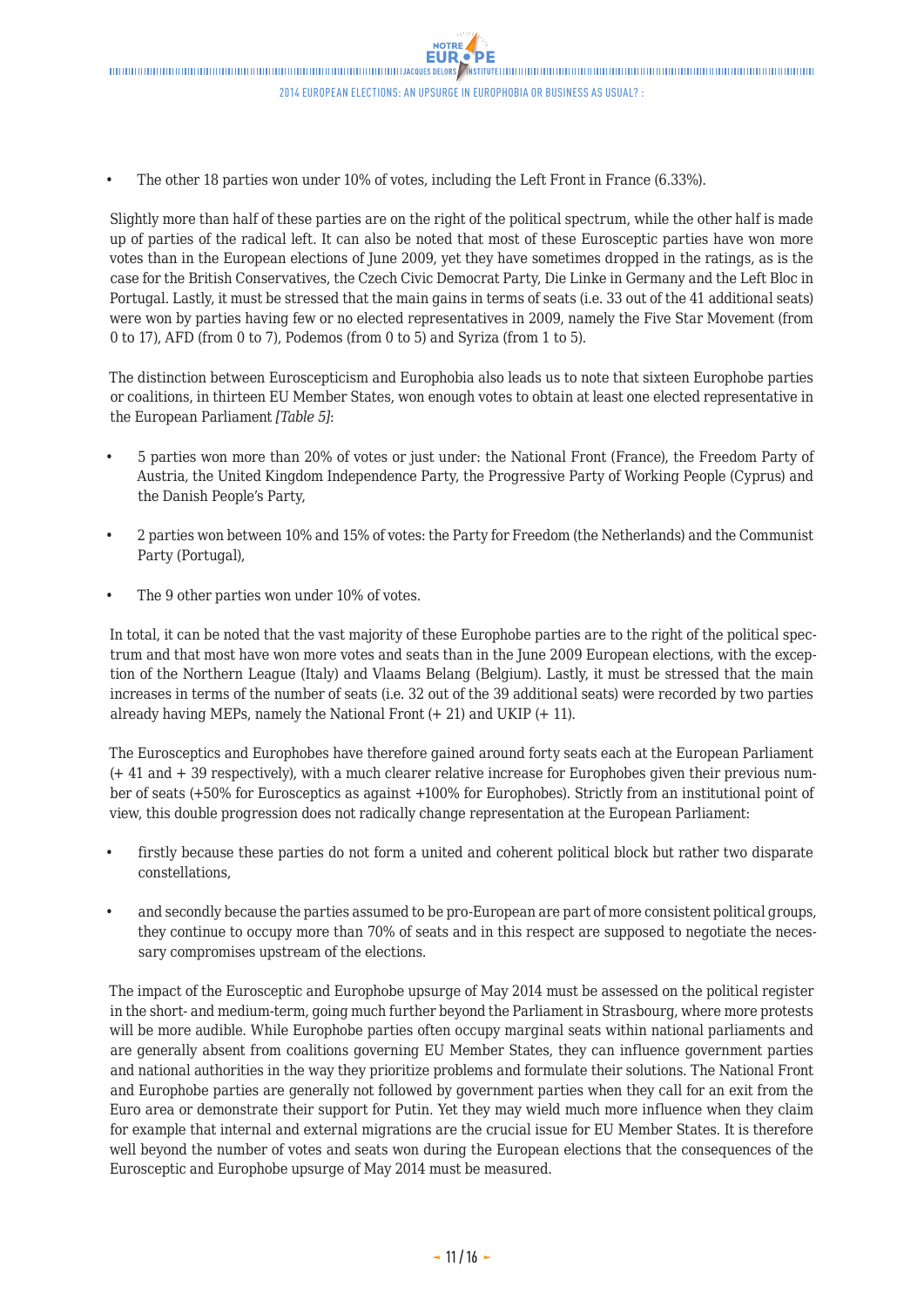# <span id="page-11-0"></span>3. Abstention at the May 2014 elections: at a normal level?

While analysts agree that it is difficult to decipher unequivocally the reasons behind political abstention, it is striking that the low turn-out for the European elections is traditionally seen as a form of mistrust towards the EU.

The May 2014 European elections recorded a very high level of abstention (57.4%), disproportionate to levels recorded during national and local elections. It proved relatively stable compared to the level in the 2009 European elections (57%). Yet it has, for example, dropped in countries such as France (from 59.3% to 57.5%), while reaching the record level of 86.9% in Slovakia *[Table 6]*: does this mean that the French have become more "Europhile" and the Slovaks radically "Europhobe"? The comments and elements of analysis presented hereafter suggest the utmost caution: while Europhobia and Euroscepticism are well and truly enduring, and even on the rise, these movements are not mainly expressed through turn-out at European elections *[Table 6]*.

|                       | 2009   | 2014  |
|-----------------------|--------|-------|
| <b>European Union</b> | $43\,$ | 42.54 |
| Belgium               | 90.39  | 89.64 |
| <b>Denmark</b>        | 59.54  | 56.32 |
| Germany               | 43.27  | 48.10 |
| Ireland               | 58.64  | 52.44 |
| France                | 40.63  | 42.43 |
| Italy                 | 65.05  | 57.22 |
| Luxembourg            | 90.76  | 85.55 |
| Netherlands           | 36.75  | 37.32 |
| <b>United Kingdom</b> | 34.7   | 35.60 |
| Greece                | 52.61  | 59.97 |
| Spain                 | 44.87  | 43.81 |
| Portugal              | 36.77  | 33.67 |
| Austria               | 45.53  | 51.07 |
| Sweden                | 45.97  | 45.39 |
| Finland               | 38.6   | 39.10 |
| <b>Czech Republic</b> | 28.22  | 18.20 |
| Estonia               | 43.9   | 36.52 |
| Cyprus                | 59.4   | 43.97 |
| Lithuania             | 20.98  | 47.35 |
| Latvia                | 53.7   | 30.24 |
| Hungary               | 36.31  | 28.97 |
| Malta                 | 78.79  | 74.80 |

#### **TABLE 6 Turn-out at the 2009 and 2014 European elections per country (as a %)**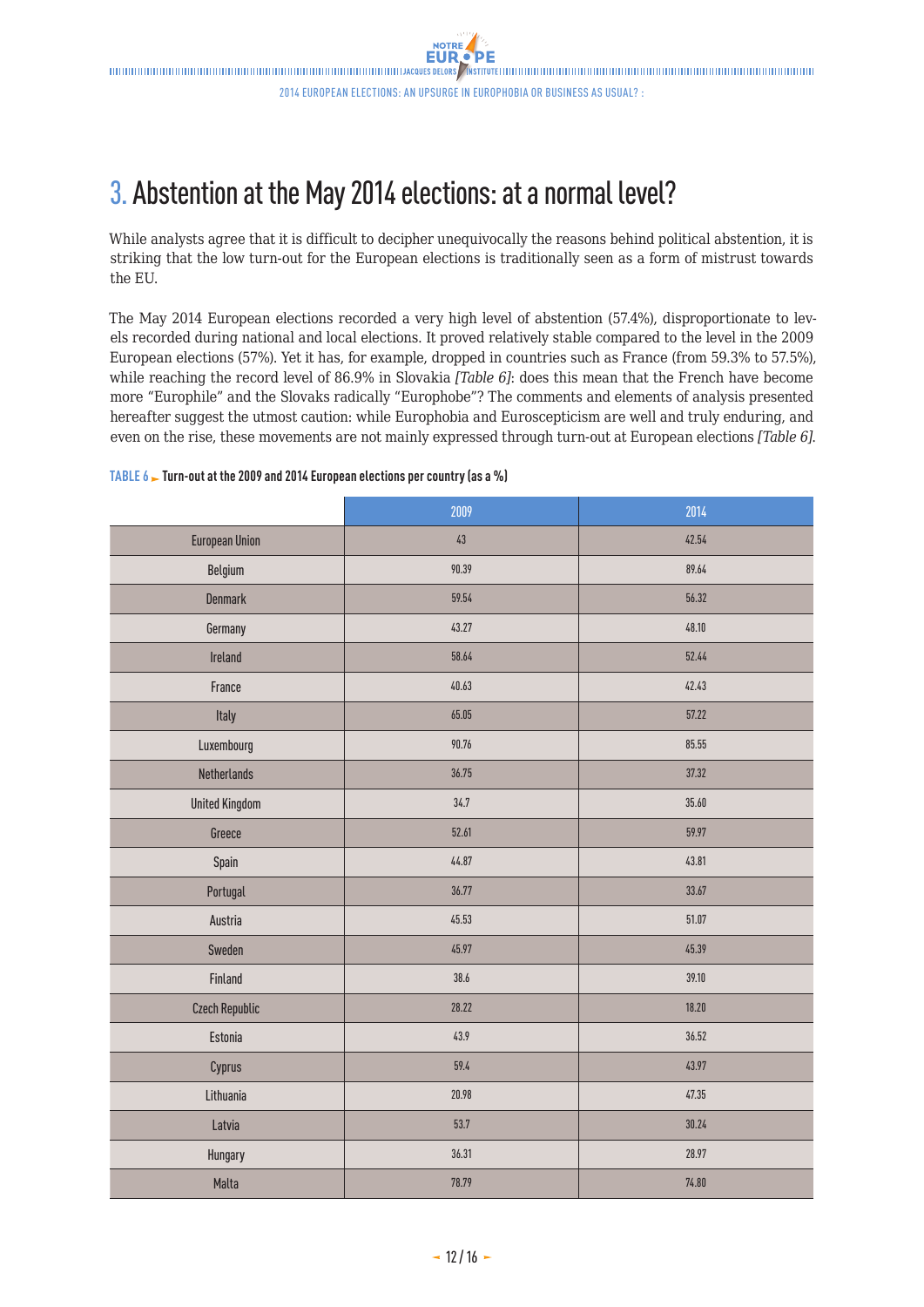<span id="page-12-0"></span>

| Poland   | 24.53 | 23.83 |
|----------|-------|-------|
| Slovenia | 28.37 | 24.55 |
| Slovakia | 19.64 | 13.05 |
| Bulgaria | 38.99 | 35.84 |
| Romania  | 27.67 | 32.44 |
| Croatia  | ۰.    | 25.24 |

Source: TNS/Scytl in cooperation with the European Parliament.

### **3.1. A relatively stable overall turn-out**

The relative stability of the abstention rate between 2009 and 2014 on a European level, around 57%, is based on contrasting national developments, which in themselves signal the difficulties encountered when interpreting such a political phenomenon. These developments present characteristics that are relatively comparable to those noted between 2004 and 2009<sup>5</sup>, namely countries broken down into two equal categories, those in which abstention is on the rise and the other half in which it is stagnating or declining *[Table 7]*.

#### **TABLE 7 Abstention rates at the European elections between 2009 and 2014 per country**

| <b>EVOLUTION</b> | <b>NUMBER OF COUNTRIES</b> | <b>COUNTRIES</b>                                                                                                                           |
|------------------|----------------------------|--------------------------------------------------------------------------------------------------------------------------------------------|
| <b>Decline</b>   |                            | Germany, France, Greece, Sweeden,<br>Lithuania, Romania, Croatia**                                                                         |
| Stability*       |                            | Belgium, Netherlands, United Kingdom,<br>Spain, Austria, Finland, Poland                                                                   |
| <b>Rise</b>      | 14                         | Denmark, Ireland, Italy, Luxembourg, Portugal,<br>Czech Republic, Estonia, Cyprus, Latvia,<br>Hungary, Malta, Slovenia, Slovakia, Bulgaria |

Source: European Parliamant data, calculation Yves Bertoncini.

**\*** A turn-out/abstention rate is here considered stable if changes by no more than one percentage point, for example 51.3 compared to 50.8 or 39.5 compared to 40.5.

**\*\*** For Croatia, European elections held prior to the accession are used as a reference (they were organised in 2013).

We can start by looking at exogenous explanations to consider the turn-out at European elections, while highlighting that levels are sometimes consistent with the low turn-out at legislative elections noted in countries such as Romania and Poland, but also with turn-out on a downward trend in the designation of national MPs in most EU Member States over the last twenty years (this decrease exceeds ten points in countries such as France, Italy, Poland, Romania and the United Kingdom).

It should also be noted that changes in the abstention rate at the European elections can be indexed on the joint organisation of national or local elections, as has been the case in the past<sup>6</sup>. In May 2014, six EU Member States held other elections between 22 and 25 May: Belgium, Ireland, Greece and Lithuania, and also Germany (in ten of its Länder) and the United Kingdom (with local elections on a greater scale than in 2009). We can also note that Ireland is the only one of these six countries in which abstention has increased since 2009, while it is still at a level ten points lower than the European average.

**<sup>5.</sup>** On this point, see Yves Bertoncini, ["European elections: the abstention trap](http://www.delorsinstitute.eu/011-18855-European-elections-the-abstention-trap.html)", *Policy paper No. 110*, Notre Europe - Jacques Delors Institute, May 2014.

**<sup>6.</sup>** See Yves Bertoncini, ["European elections: the abstention trap"](http://www.delorsinstitute.eu/011-18855-European-elections-the-abstention-trap.html), *op. cit*.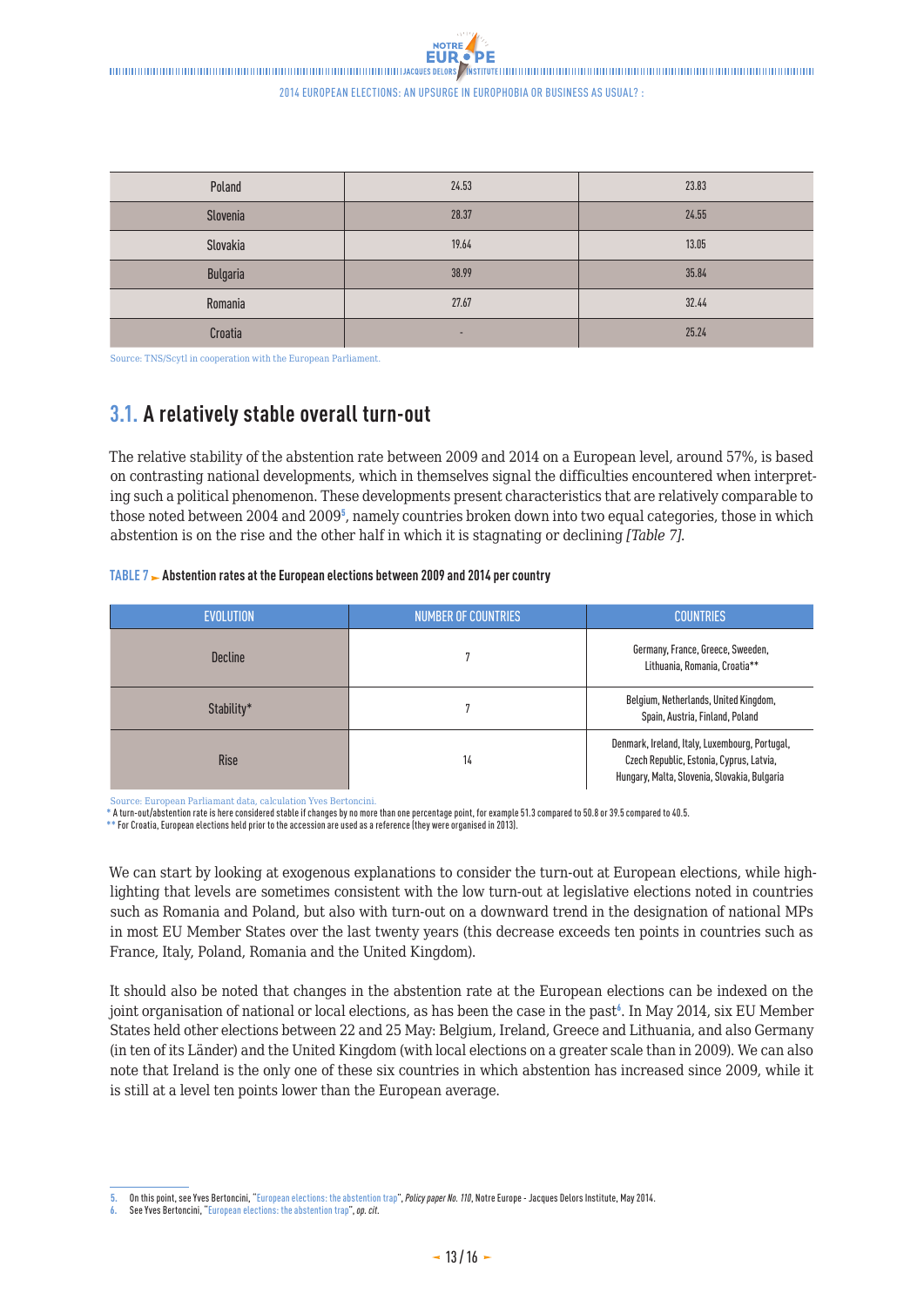### <span id="page-13-0"></span>**3.2. Abstainers who sanction the EU on a subsidiary basis**

Beyond these cyclical developments, an analysis of the more specifically European roots of the high abstention rate recorded in May 2014 must involve the isolation of exogenous explanatory factors that are both macroand micro-political.

On a macro-political level, it is absolutely essential to note that the turn-out deficit in the European elections is above all related to the EU's "power deficit". The competence allocated to the EU and exercised by the European Parliament may be considerable in some sectors (economy, environment, financial services, etc.) and for some stakeholders (agricultural workers and fisheries in particular), but remains generally secondary to the power enjoyed on a national level, where most decisions regarding education, social welfare, tax, public issues, etc. continue to be taken. If 80% of laws originated in Brussels, the turn-out at the European elections would most likely be much higher than 40%. But this is not the case (20% would be a close figure)<sup>7</sup>, so that the abstention rate at the European elections is at levels comparable to those recorded during "subsidiary elections" of the same type. The abstention rate at the Swiss federal elections has fluctuated between 50 and 60% since 1979, while that recorded in the US federal elections has also regularly hit the 50% mark, sometimes exceeding this figure for the final elections, but far from being reached during the midterm elections<sup>8</sup>.

Likening the low turn-out or the rise in abstention at the European elections to an expression of rejection of European institutions and the EU in general may seem convincing for countries like the United Kingdom, where public debate is often highly critical of Brussels. Yet an analysis of turn-out rates recorded in countries having voted the most (excluding compulsory voting<sup>®</sup>) or the least in the May 2014 elections and their comparison with the level of mistrust towards the EU is not convincing at all *[Table 8]*:

- A correlation between very high abstention and high levels of mistrust towards the EU may be established on the basis of turn-out rates in countries such as Slovakia and the Czech Republic.
- Yet this correlation is invalidated by the very low turn-out recorded in Poland, where mistrust towards the EU is, conversely, low.
- It is also invalidated by the observation that a high level of mistrust (for example in Italy) is quite compatible with a level of turn-out far above the European average.

Ultimately, it is by referring to qualitative surveys conducted just after the elections of 22-25 May 2014 that we can detect some minor signs of abstention synonymous with EU-related mistrust<sup>10</sup>. While one quarter of abstainers seem to do so systematically, and others give general excuses (no time, health issues, etc.), a small fraction of them give reasons more directly related to the EU: 10% are "not interested in European affairs", 8% are "not really satisfied with the European Parliament as an institution", 7% do "not know enough about the EU or the European Parliament or the European elections", but only 3% state that it is because they are "against the EU" (compared to 4% in 2009). In total, the roots of a negative perception should rather be sought among voters, as 7% of them state that they went to vote to "express their disapproval with regard to the EU", i.e. a five-point increase compared to 2009<sup>11</sup>.

**10.** See in particular, "2014 post-electoral survey", European Parliament-TNS opinion, October 2014.

**<sup>7.</sup>** On this issue, see Yves Bertoncini, "[The EU and its legislation: prison of peoples or chicken coops?"](http://www.delorsinstitute.eu/011-19019-The-EU-and-its-legislation-a-prison-of-peoples-or-chicken-coops.html), *Policy paper No. 112*, Notre Europe – Jacques Delors Institute, May 2014.

**<sup>8.</sup>** See Yves Bertoncini, ["European elections: the abstention trap"](http://www.delorsinstitute.eu/011-18855-European-elections-the-abstention-trap.html), *op. cit.*

**<sup>9.</sup>** Voting in the European elections is compulsory in four EU Member States: Belgium, Cyprus, Greece and Luxembourg.

**<sup>11.</sup>** For further information, see "2014 post-electoral survey", *op. cit.*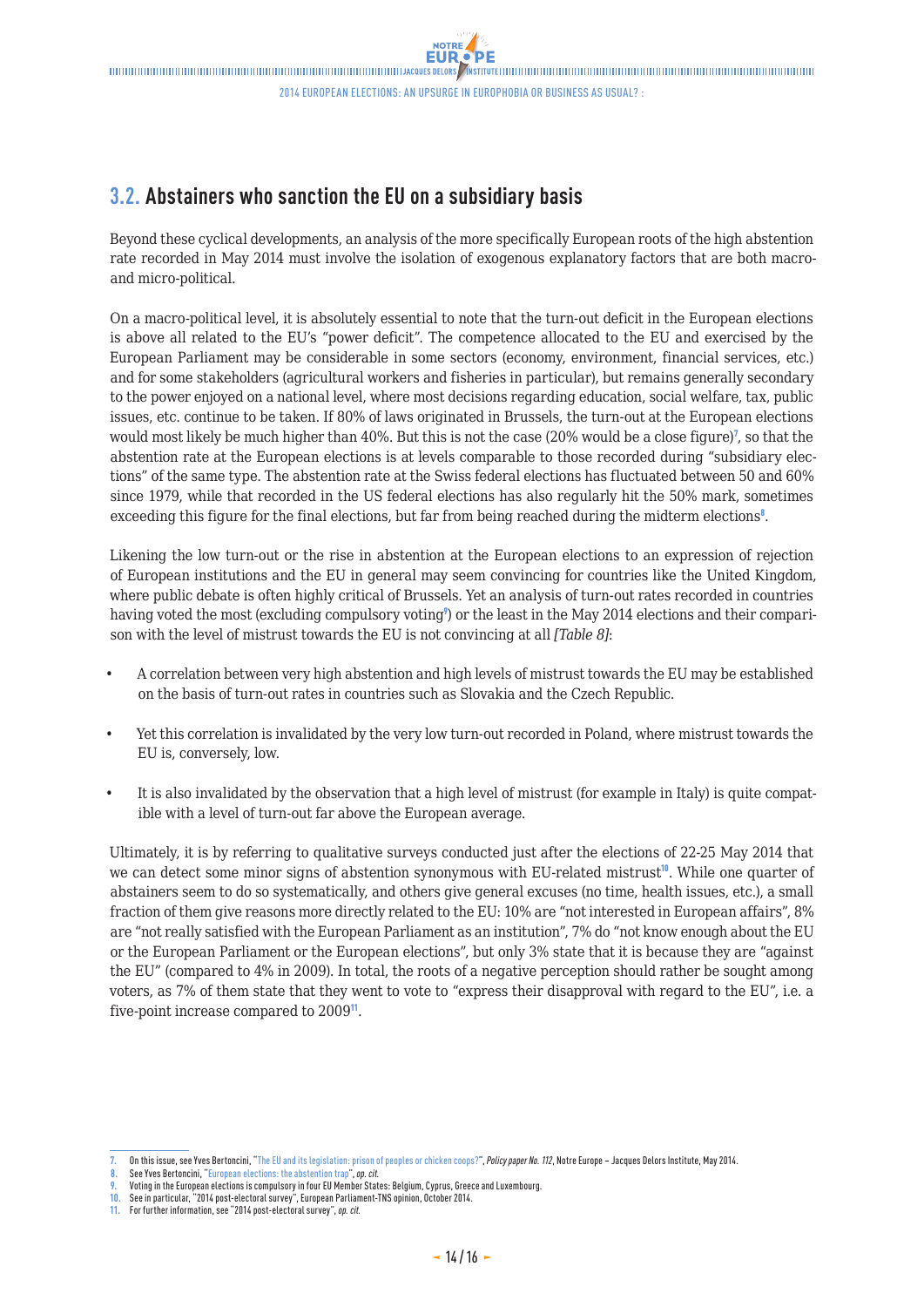|                       | <b>TURN-OUT RATE</b> | <b>WRONG DIRECTION</b><br>OF THE EU | <b>RATHER NOT CONFIDENT</b><br>IN THE EU |
|-----------------------|----------------------|-------------------------------------|------------------------------------------|
| Malta                 | 74.8                 | 12                                  | 28                                       |
| Italy                 | 57.2                 | 40                                  | 55                                       |
| <b>Denmark</b>        | 56.3                 | 38                                  | 48                                       |
| EU                    | 42.54                | 38                                  | 56                                       |
| France                | 42.4                 | 55                                  | 56                                       |
| Poland                | 23.8                 | 20                                  | 40                                       |
| <b>Czech Republic</b> | 18.2                 | 36                                  | 61                                       |
| Slovakia              | 13.05                | 40                                  | 57                                       |

#### <span id="page-14-0"></span>**TABLE 8**  $\blacktriangleright$  **Turn-out at the European elections and negative perception of the EU (as a %)**

Source: European Parliament data and Eurobarometer Standard No. 81 data, TNS Opinion et social (spring 2014).

# **CONCLUSION**

A victory of grand coalition parties, an upsurge of Eurosceptic and Europhobe parties, a renewed poor general turn-out: the May 2014 European elections have given rise to opinion movements and at this point it is difficult to ascertain whether they are cyclical or structural.

Two factors absolutely stem from structural issues: the poor turn-out for the European elections, which relates to the shortage of European powers; and the end of the "permissive consensus", which enabled conventional government parties to pilot the EU and advance with regard to European integration without any significant protest.

The rise in Euroscepticism and Europhobia is probably partly related to cyclical issues, although the proportion remains to be determined: the hard-hitting financial, economic and social crisis that has affected EU Member States since 2008; the very strong political tensions caused by the troika and, more broadly, by developments to the way the Euro area is governed.

The loss of direction that is affecting a European construction in search of "new frontiers" is found at the intersection between these two registers. Is the EU a threat for its peoples (their social heritage, democratic lives, identities, etc.) or a solution to the threats which the EU has the strength to combat (financial deregulation, Putin's expansionism, climate change, terrorism, etc.)? It is highly likely that the answers to this key question will condition the development of European opinions attracted to Euroscepticism and Europhobia during national elections over the coming years and in the run-up to the European elections of spring 2019.